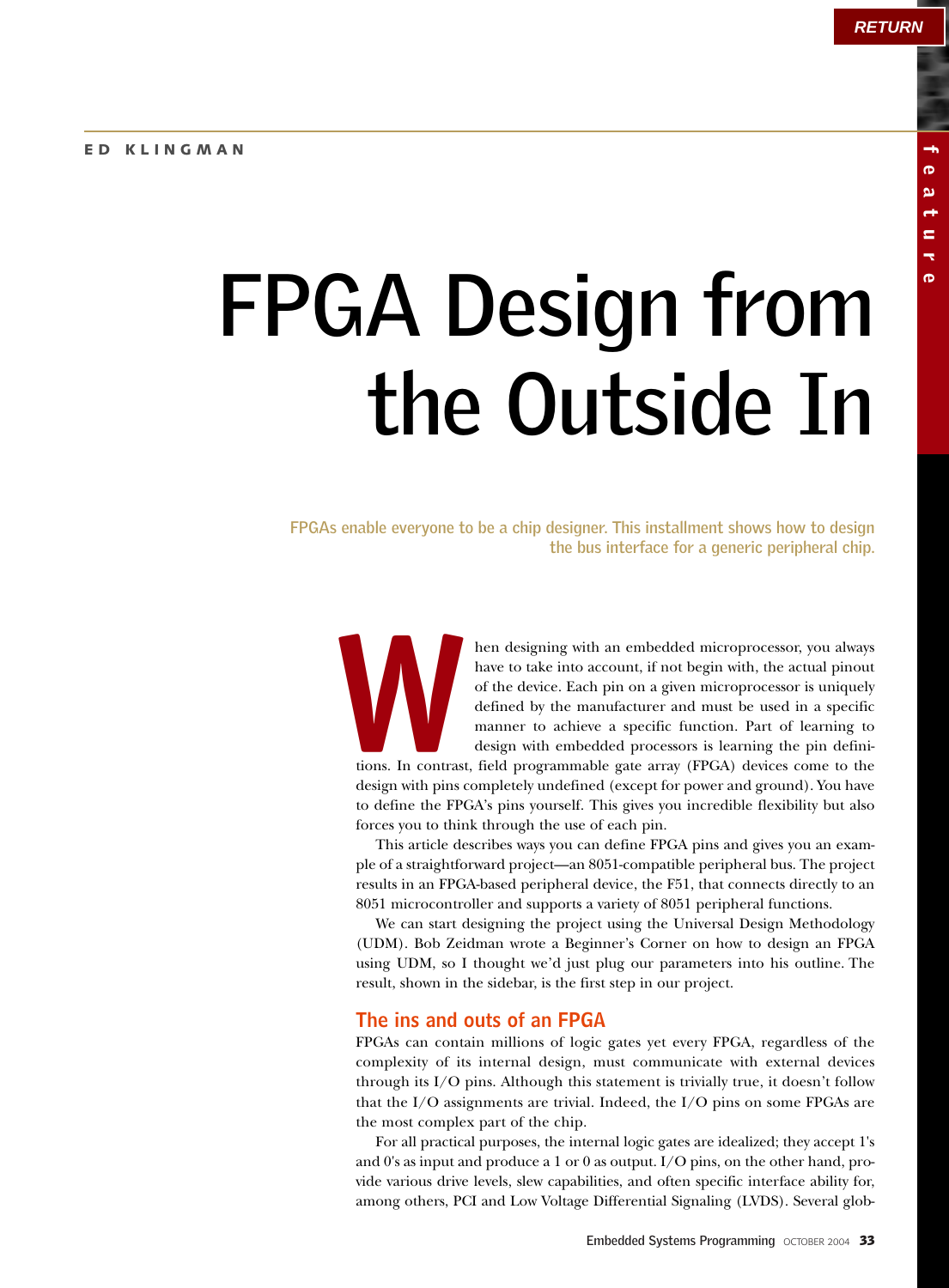al buffers exist that allow an I/O pin to drive "global" lines that span the FPGA (in contrast with shorter lines for connecting local elements). Such global lines are normally dedicated to clock lines or reset lines that typically span the device. Most other pins are connected to general-purpose I/O buffers.

# **Review of 8051 I/O**

Although the 32 I/O pins of a typical 8051 microprocessor provide a complex set of capabilities, we'll focus on the 8051 data bus and associated control signal as shown in Figure 1.

The multiplexed address and data bus operates in a straightforward manner. At the beginning of a bus

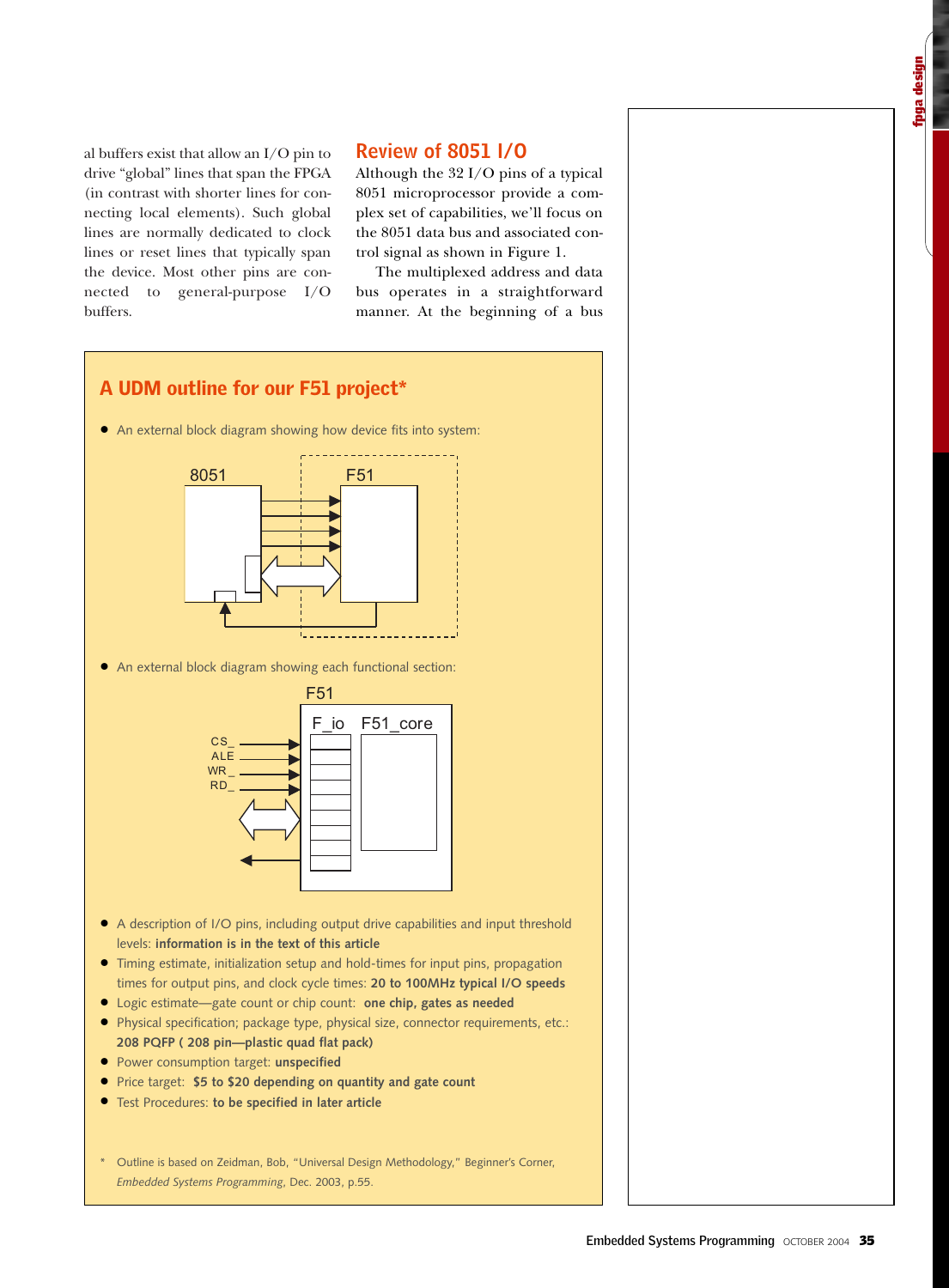The 8051 signals will fit the FPGA like a hand in a glove. Each 8051 control signal will have a corresponding FPGA I/O pin "shaped" to respond to the signal.



or write to an FPGA using 8051 data bus and control strobes



transaction the address latch enable (ALE) signal allows the 8-bit address to be latched from the data bus, then the bus is freed for data to be written or read by the 8051.

If the 8051 is writing data, it appears on the bus following the address information, and the activelow write signal, WR\_, indicates that the data is available. The falling edge of WR\_is typically used to capture the data from the bus.

If data is to be read into the 8051, then, after the address appears, the 8051 leaves the bus in a high-impedance state, allowing some external device to drive its data onto the bus. The falling edge of the active-low read strobe signal, RD\_, indicates that the bus is available; the 8051 drives the rising edge of RD\_ to indicate that the data has been captured.

As Figure 2 shows, the simplest way an 8051 can interface to an FPGA is through its data bus (port 0), and the RD\_, WR\_, and ALE control signals. In addition, we assume that there are other peripherals, so we add a chipselect signal, CS\_, which will tell our FPGA to pay attention to the data bus and control signals only when it (the FPGA) is selected. If CS\_ is not low (active), the FPGA must assume that another peripheral device is being read or written and ignore all other 8051 signals. Finally, we provide an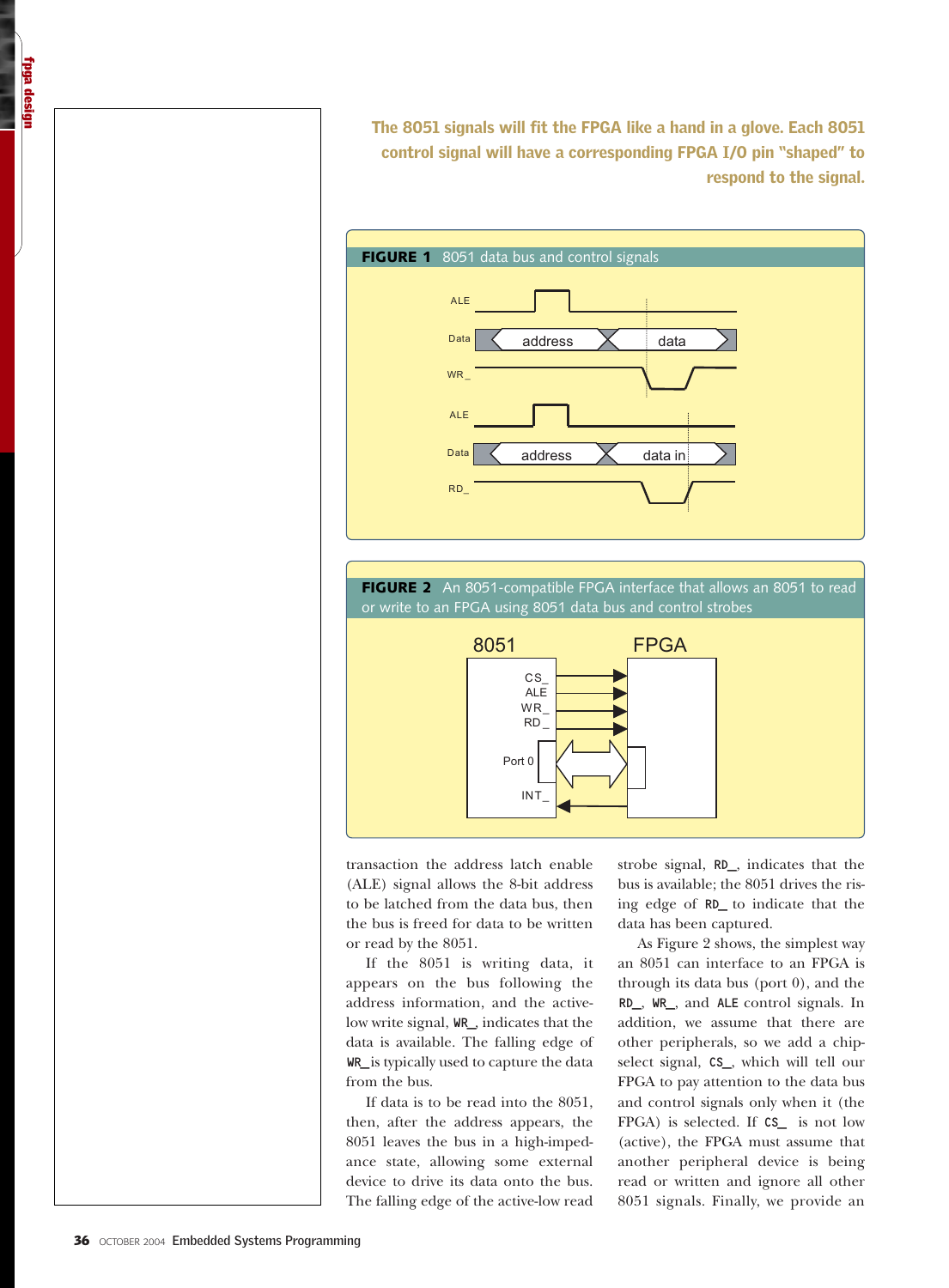It's easy to design an FPGA with pins that are always inputs or always outputs; bidirectional pins are much trickier.

output signal from the FPGA that will typically provide a "ready" indicator that may be used to interrupt the 8051. The 8051 signals will fit the FPGA like a hand in a glove. Each 8051 control signal will have a corresponding FPGA I/O pin "shaped" to respond to the signal. When we're done, we'll have an



8051-compatible peripheral interface that will serve for an almost infinite variety of possible FPGA-based peripherals.

## **Bidirectional I/O**

It's easy to design an FPGA with pins that are always inputs or always outputs; bidirectional pins are much trickier. You'll need to know when to drive the pins, when to read from the pins, and when to leave the pins in a neutral high-impedance state. As a general rule, tri-state circuitry is not implemented inside FPGAs, for manufacturing process reasons. However, I/O pins typically offer tri-state capability. The desired effect of tri-stating internal signals is usually handled via multiplexers.

In order to construct a bidirectional I/O, we need to consider the

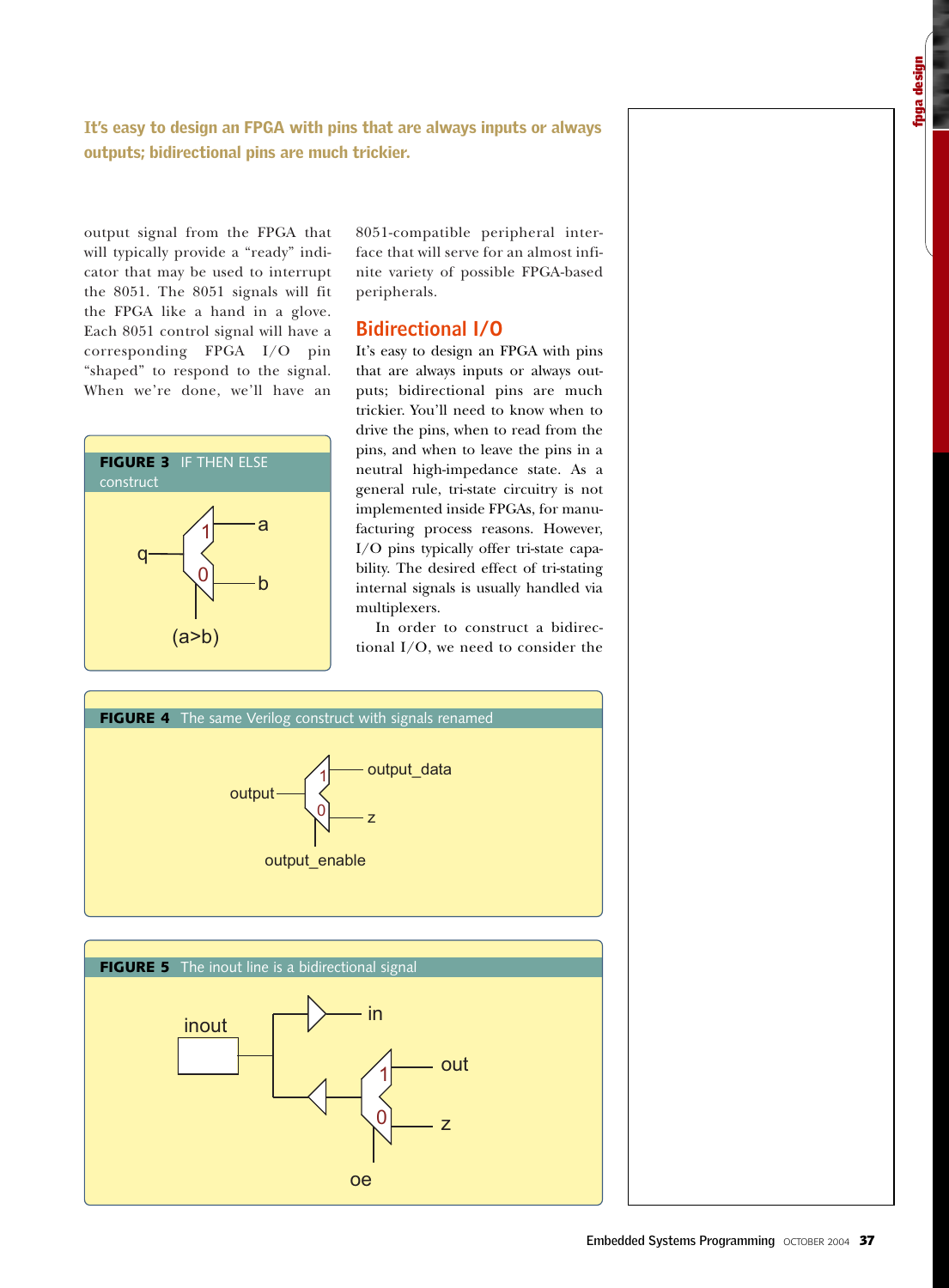In order to construct a bidirectional I/O, we need to consider the major elements of FPGA logic: nets and registers. A net is a connecting element that follows a driving voltage. A register is a driving element that produces, and maintains a driving voltage or logic level.

major elements of FPGA logic: nets and registers. A *net* is a connecting element that follows a driving voltage. A *register* is a driving element that produces and maintains a driving voltage or logic level. Nets convey values, while registers store values.

The Verilog hardware-design language contains a construct familiar to all C programmers, the IF THEN ELSE construct. Brian Kernighan and Dennis Ritchie (*The C Programming Language, Second Edition*, Prentice Hall Software Series, 1988) introduce the conditional expression, written with the ternary operator "?:" via:

expr1 ? expr2 : expr3

as an alternative means of treating the IF THEN ELSE construct, where expr1 is a condition selecting either expr2 or expr3. If the condition is true, select the second expression; otherwise select the third expression.

The Kernighan and Ritchie example considers the statements:

if  $(a > b)$  $q = a;$ else  $q = b;$  and rewrites them as:

$$
q = (a > b) ? a : b ;
$$
  

$$
/* q = max (a, b) * /
$$

Verilog provides the same construct, but Verilog programmers tend to think in terms of the more graphical interpretation as shown in Figure 3. The meaning is exactly the same as in C. If the selector,  $a > b$  is true, output *q* is assigned value *a*, else value *b*.

Now let's take the above construct shown in Figure 3 and replace the condition  $(a > b)$  with the output enable signal and rename variable *a* to output\_data. This is simple enough, but now let's do something useful and let variable *b* become the high-impedance state, *z*. If *q* is the output, our diagram changes to Figure 4.

Now when the output\_enable is true, the output data appears at output, else the output is in the high-

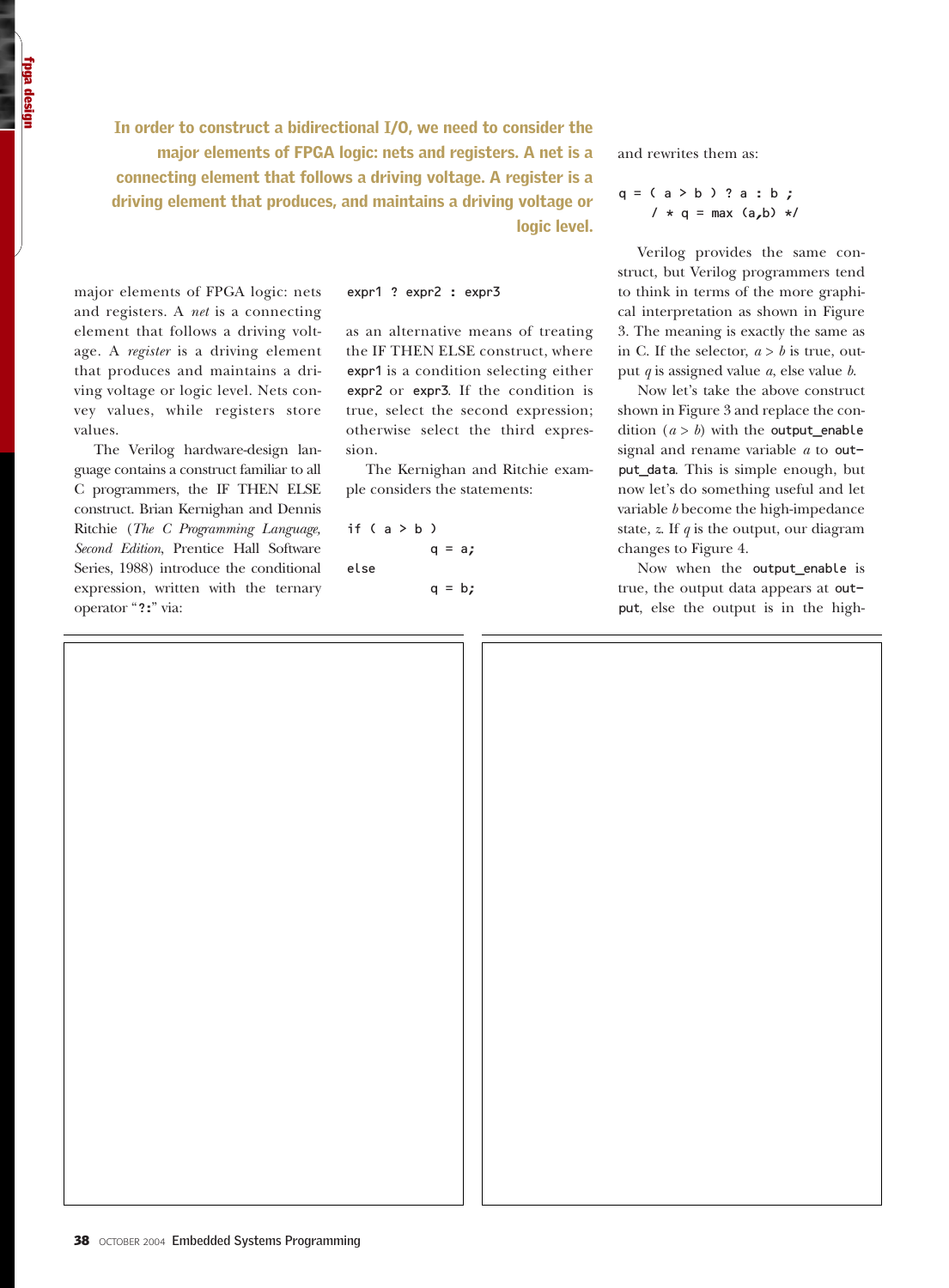For those who aren't sure about what high-impedance signals do, here's a primer. Only one source at a time should drive a signal wire or else they'll fight with one another.

| FIGURE 6 Verilog primitive buffers |                                                                            |                                                                             |
|------------------------------------|----------------------------------------------------------------------------|-----------------------------------------------------------------------------|
| SYMBOLS:                           | - out<br>$in -$<br>buf                                                     | $in -$<br>- out<br>not                                                      |
| <b>TRUTH TABLES:</b>               | buf<br>in out<br>$\mathbf 0$<br>0<br>$\mathbf{1}$<br>1<br>X<br>X<br>Z<br>X | not<br>in lout<br>$\mathbf{1}$<br>0<br>0<br>1<br>$\mathsf X$<br>Χ<br>Z<br>X |
| <b>INSTANTIATIONS:</b>             | buf buf1(out,in);                                                          | not not1(out,in);                                                           |
| SYMBOLS:                           | - out<br>in<br>ctrl<br>bufif1                                              | - out<br>in ·<br>ctrl<br>notif1                                             |
|                                    | - out<br>in<br>ctrl<br>bufif0                                              | - out<br>in<br>ctrl<br>notif <sub>0</sub>                                   |
| <b>INSTANTIATIONS:</b>             | bufif1 buf1(out,in,ctrl);<br>bufif0 buf0(out,in,ctrl);                     |                                                                             |

# **LISTING 1** BusPin module module BusPin ( IN, PIN, OUT, OE ); output IN;  $\frac{1}{1}$  signal from module into FPGA inout PIN;  $\frac{1}{2}$  // bi-directional port represented by PIN input OUT;  $\frac{1}{2}$  input OUT; input OE; // control signal determining BusPin direction buf i\_buf ( IN, PIN )  $\frac{1}{1}$  IN = PIN bufif1 o\_buf ( PIN, OUT, OE ); // PIN = OE ? OUT : Z endmodule

impedance state. For those who aren't sure about what high-impedance signals do, here's a primer. Only one source at a time should drive a signal wire or else they'll fight with one another. You then get into conflicting signals, questions of relative drive strength, and other issues best avoided. A high-impedance signal has effectively zero strength, so a wire in the high-impedance state can be driven by another signal.

We can now tie the output wire in Figure 4 to another wire; let's call it input and add a buffer as shown in Figure 5. Notice that we've renamed the output\_enable symbol oe.

The *inout* line is a bidirectional signal that can be driven from somewhere outside the chip when oe is false or by output data—simply called out in Figure 5—when oe is true. This is exactly what we need for our bidirectional 8051 data bus. When the 8051 writes to us, it will drive data into the FPGA. When the 8051 reads from us the out data should appear. This suggests that the output-enable signal, oe, should be some function of the 8051's read-strobe signal, RD\_. The rectangle or "pad" on the schematic represents an I/O pin that will be connected to a corresponding 8051 data bus pin.

Fortunately for us, the elements described above are available as Verilog primitives, specifically buf and bufif1. The simple buffer, buf, simply passes its input to its output.

The bufif1 primitive has two inputs, control and data, and one output. If the control input is "1" the output passes the same value as the data input. When the control input is "0", the output is *Z* (high-impedance).

Figure 6 shows the Verilog symbols are straightforward, as are the corresponding truth tables. Note that Verilog variables can assume four states; 0, 1, *X*, and *Z*. Of course 0 and 1 are the usual logic states, also known as low and high or false and true. The two new state states are *X* and *Z*. *Z* is the high-impedance state, which can be overridden by any driven signal, 0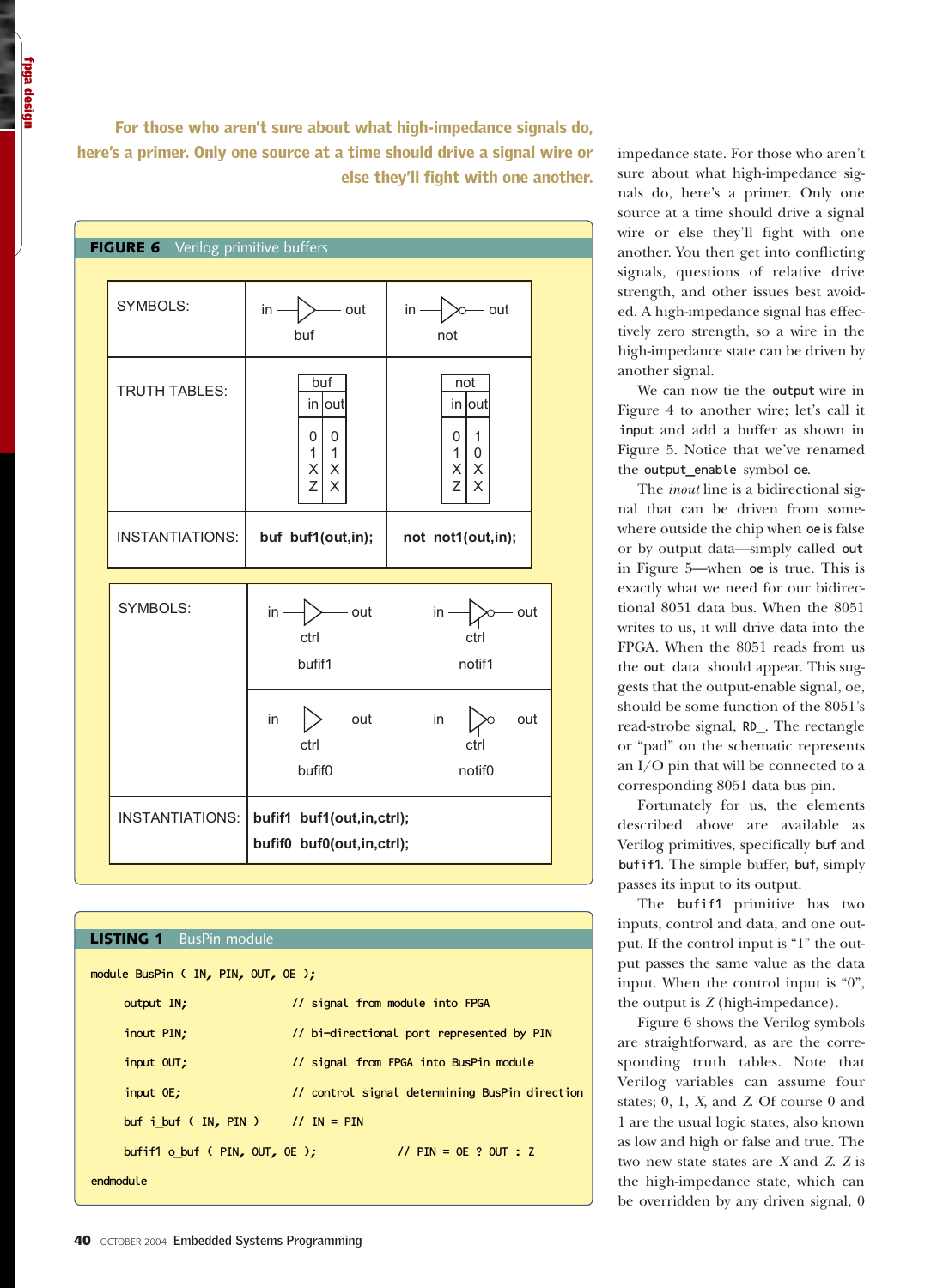While actual hardware is always in some state, the concept of the unknown state is extremely useful during hardware simulations.



or 1. Thus, if a wire in a high-impedance state is tied to (wire-or'ed with) another wire driven high or low, the result is determined by the other wire state. This technique provides a convenient means of tying multiple signals together in such a way that they will not fight. Of course, the control signals must be manipulated such that all but one of the signals is forced to the high-impedance state at any time.

The states 0, 1, and *Z* are generally familiar, but what is *X*? *X* is the unknown state. If logic is poorly designed, a system can get into an unknown state, and such states generally propagate as unknowns. While actual hardware is always in some state, the concept of the unknown state is extremely useful during hardware simulations. For example, if a simulator shows valid signals in green and unknown signals in red, then it's

| <b>LISTING 2</b> Using Verilog's                                                     |  |  |  |  |  |
|--------------------------------------------------------------------------------------|--|--|--|--|--|
| high-level keyword "assign"                                                          |  |  |  |  |  |
|                                                                                      |  |  |  |  |  |
| module IN_BUF (OUT, IN );<br>output<br>OUT.<br>input<br>IN,<br>assign<br>$OUT = IN:$ |  |  |  |  |  |
| endmodule                                                                            |  |  |  |  |  |
| module OUT_BUF (OUT, IN);<br>output<br>OUT.<br>input<br>IN,<br>assign<br>$OUT = IN:$ |  |  |  |  |  |
| endmodule                                                                            |  |  |  |  |  |

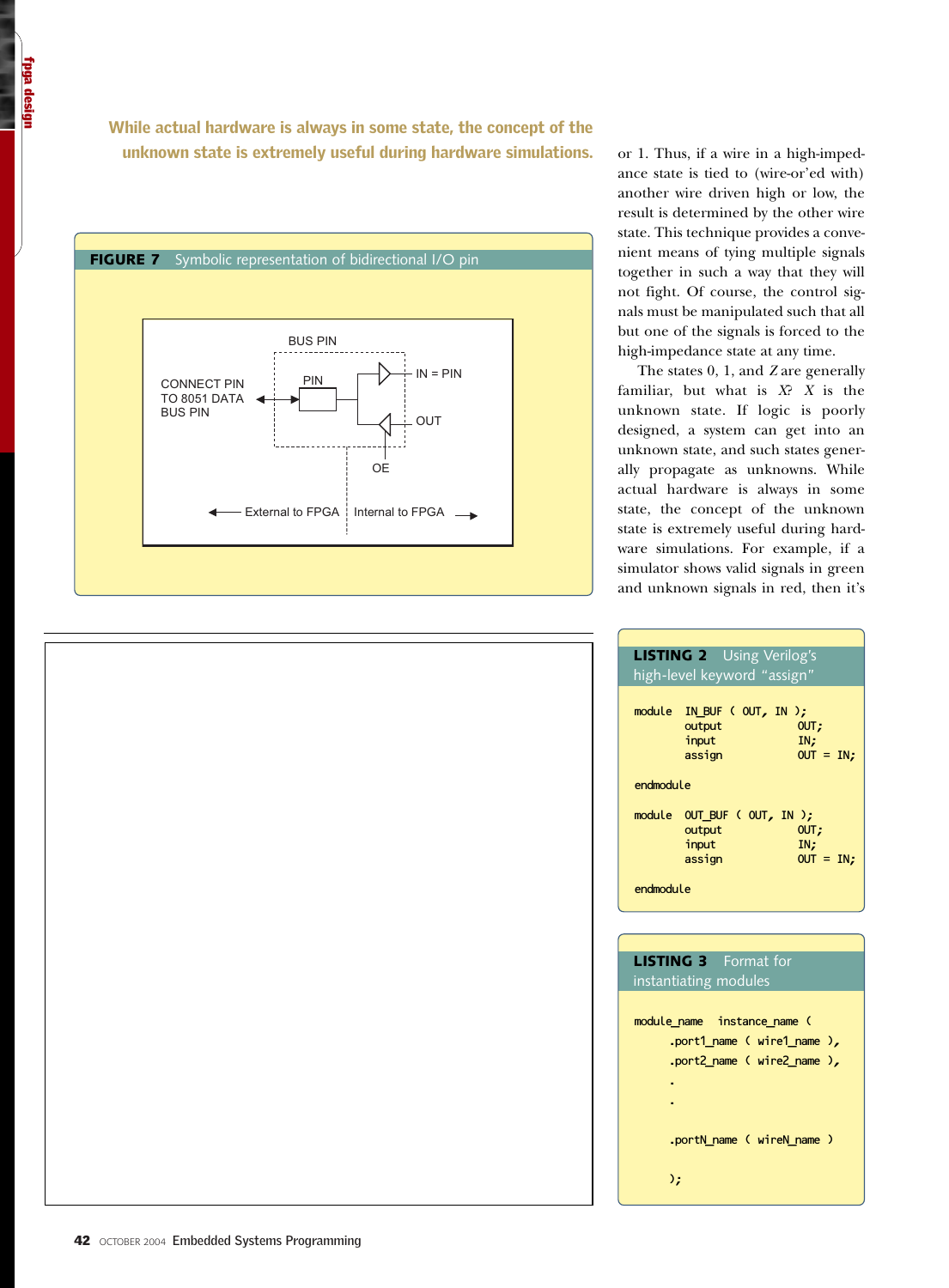When designing systems from primitive elements or combinations of primitive elements, we need to instantiate, or make instances of, our elements. This is done by specifying the type of element, followed by the name of the element, followed by a list of arguments in parenthesis.



easier to determine just when and where a logic error occurs. Because unknown inputs produce unknown outputs, the red waveforms typically spread quickly as the design falls apart.

## **Instantiation of elements**

When designing systems from primitive elements or combinations of primitive elements, we need to instantiate, or make instances of, our elements. This is done by specifying the *type of element*, followed by the *name of the element*, followed by a *list of arguments* in parenthesis. The output of primitive elements is typically listed first. For example, we can instantiate:

| buf | i_buf $($ out, in $);$         |
|-----|--------------------------------|
|     | bufif1 $o$ buf (out, in, oe ); |

User-designed subsystems, or modules, have ports for communications with the world and are defined by specifying the type module, followed by the user-specified module name, followed by a port list in parenthesis, followed by port definitions, port names, and other module specifications, all terminated by the keyword endmodule. If we assume that "PIN" is an actual I/O pin of the FPGA and we wish it to be one of the bidirectional pins connected to the 8051 data bus, our description of a "BusPin" module can be achieved as shown in Listing 1.

Because it's expressed in terms of the Verilog primitives buf and bufif1 any Verilog synthesizer can map this module into FPGA elements. (I'm indebted to Muzzafer Kal for this particularly clear implementation of a bidirectional I/O pin shown in Figure 7.) Note that, in addition to being able to handle this generic bidirectional I/O pin, most FPGA manufacturers provide specific I/O pin primitives that can be used in place of the generic module. Because the keywords associated with manufacturer-specific I/O differ for each manufacturer, we'll use the generic *BusPin*.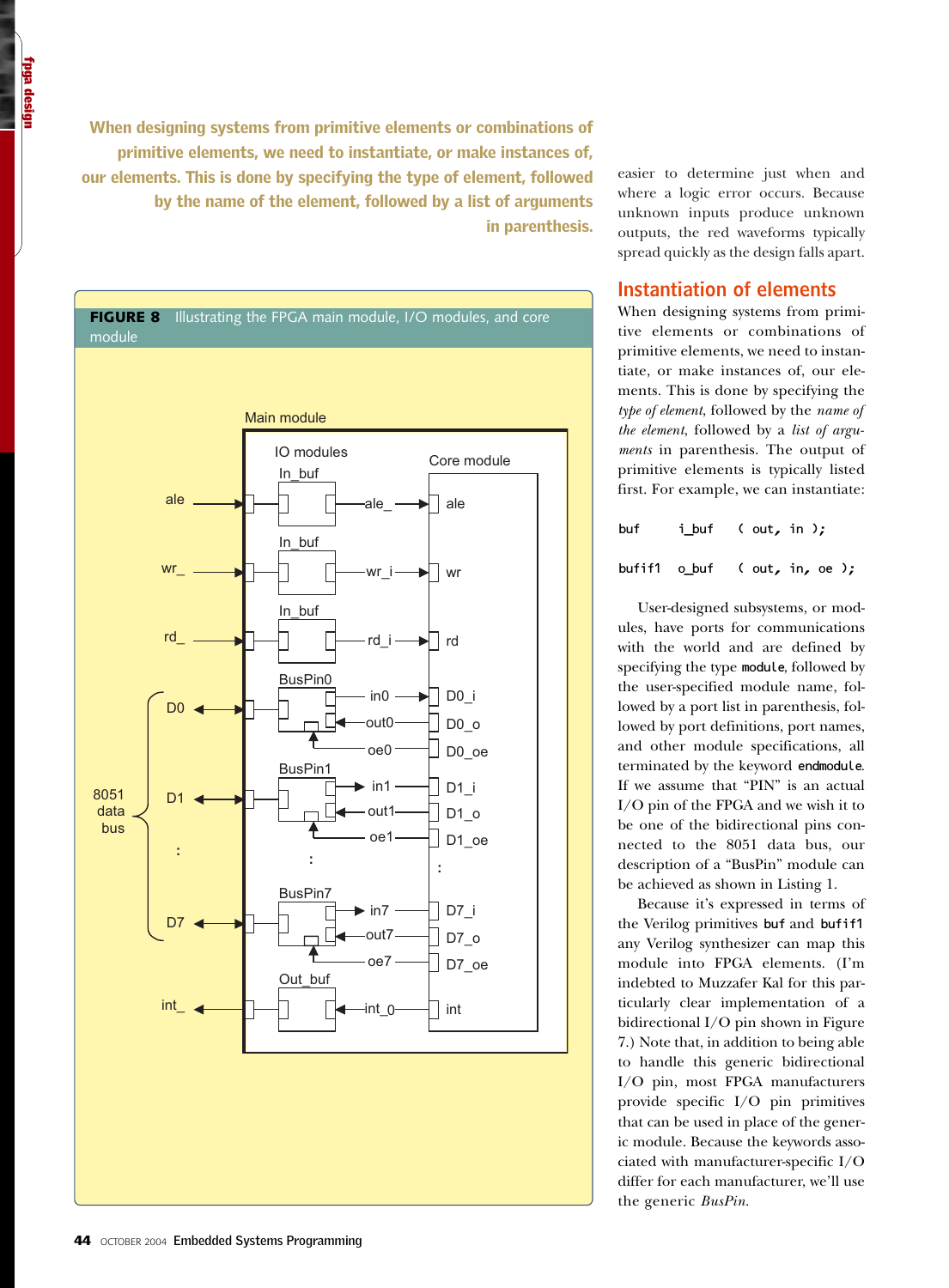In similar fashion, we can define input pins and output pins as generic modules. In these cases, because we don't need to handle the tricky bidirectionality, we don't even need to specify the low-level primitive buffers, but can simply use the high-level Verilog keyword "assign" as shown in Listing 2.

The first thing you might think, when looking at these module definitions is, "why use two modules that have identical definitions but different names?" Because we'll have input signals from the 8051 and output signals to the 8051, things will get very confusing if we try to use the same module name for both. As you'll see, things get confusing enough as it is.

Remember that although we're defining modules for use with the FPGA design, the modules will provide INPUT and OUTPUT channels to and from the FPGA, and should be named from this perspective, that is, IN and OUT are defined from the FPGA's point of view.

## **Modules, connectivity**

Regardless of the programming language you use, a subroutine that's never called is a meaningless piece of code. In the same sense, a module that's not connected to anything is a meaningless module. Subroutines that are actually called maintain a connection in the form of a return address on a stack. For subroutines this is essentially hidden information and changes dynamically as the routine is called from different locations. For hardware modules the information is static and not hidden. Each port of a module must be associated with a connection, and the connection is typically described via the keyword "wire." When we want to include an instance of a module in a design, we specify each port name with the associated wire name in parenthesis. In general, modules are instantiated in the format shown in Listing 3.

This is a very important format, and you should return to study it if you get confused.

Regardless of the programming language you use, a subroutine that's never called is a meaningless piece of code. In the same sense, a module that's not connected to anything is a meaningless module.

## **Tying things together**

We now have enough pieces defined to begin describing the F51 device that forms the basis of our FPGAbased 8051 peripheral. Before proceeding, let's mention one more convention. It's considered good form to define the "main" module and include only the I/O pins and a core module, with no logic, per se, outside of the core module. Figure 8 illustrates the FPGA main module, I/O modules, and core module. Listing 4 shows the format for instantiation modules.

## **Little project, big payoff**

Although this may seem like a lot of work for little result, that's not really the case. In order to reach this point, we first decided upon a goal, which, in this case, was to create an 8051-compatible peripheral interface based on an FPGA. Next we reviewed the 8051 bus and control protocol. Realizing that we needed a bidirectional data bus, we investigated Verilog primitives from which such a bus could be built. Then we described the manner in which such primitives could be combined into a module representing an I/O pin. Because we need multiple pin modules and will need other functional modules, we then described a key formalism by which any main module is decomposed into pin mod-